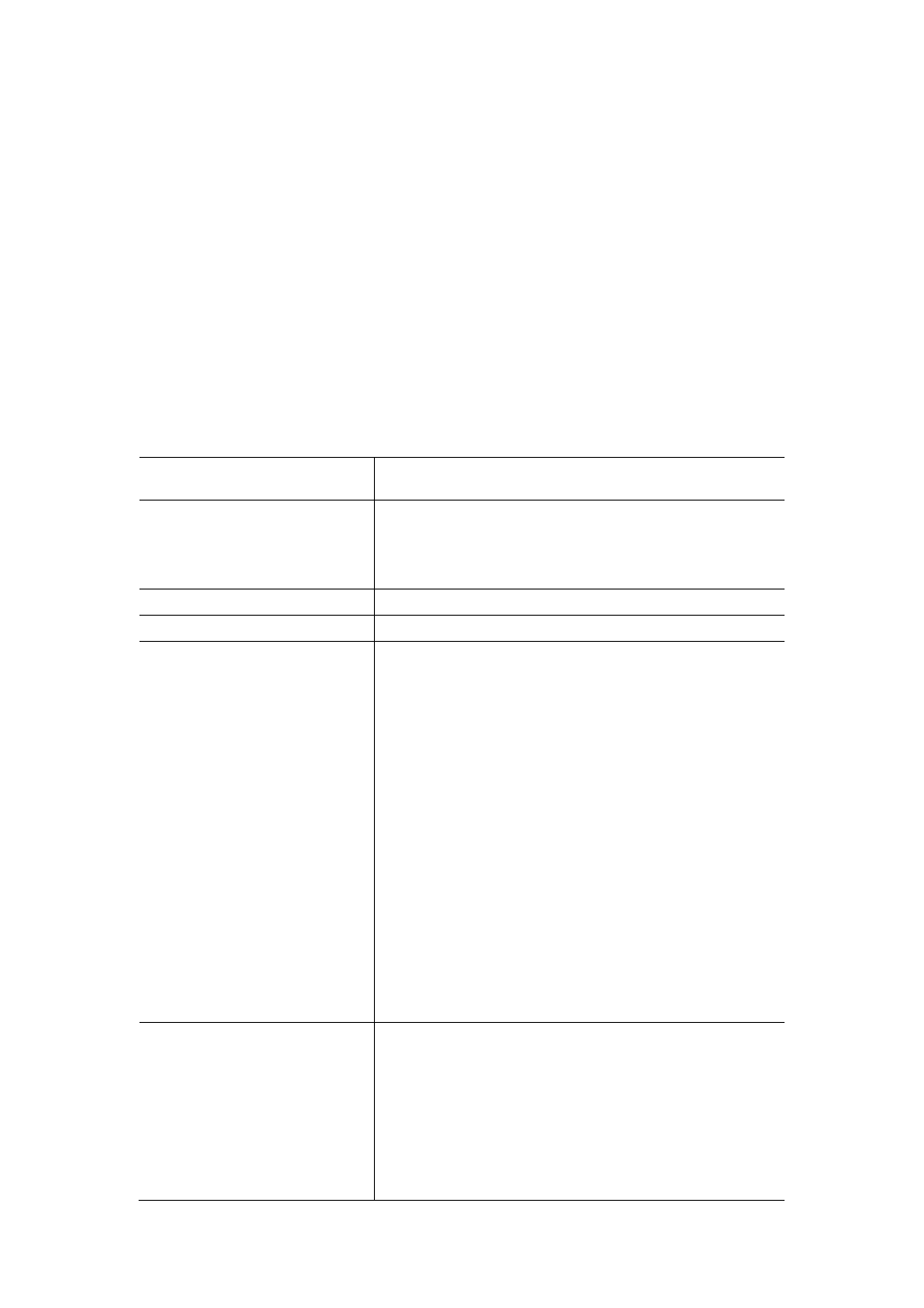| <b>Subject Group</b>                           | A level/AS Subjects                                                                                                                                                                                                                                                                                                                                                                                                                                                                                                                                                                                                                                                                                                                                                                                                      |  |  |  |
|------------------------------------------------|--------------------------------------------------------------------------------------------------------------------------------------------------------------------------------------------------------------------------------------------------------------------------------------------------------------------------------------------------------------------------------------------------------------------------------------------------------------------------------------------------------------------------------------------------------------------------------------------------------------------------------------------------------------------------------------------------------------------------------------------------------------------------------------------------------------------------|--|--|--|
| <b>Business Studies</b>                        | <b>Business</b><br><b>Business Studies</b>                                                                                                                                                                                                                                                                                                                                                                                                                                                                                                                                                                                                                                                                                                                                                                               |  |  |  |
|                                                | <b>Economics and Business</b>                                                                                                                                                                                                                                                                                                                                                                                                                                                                                                                                                                                                                                                                                                                                                                                            |  |  |  |
|                                                | <b>Professional Business Services</b>                                                                                                                                                                                                                                                                                                                                                                                                                                                                                                                                                                                                                                                                                                                                                                                    |  |  |  |
| Chemistry                                      | *Chemistry                                                                                                                                                                                                                                                                                                                                                                                                                                                                                                                                                                                                                                                                                                                                                                                                               |  |  |  |
| *Recognised as a Laboratory Science<br>Subject | *Chemistry (Nuffield)                                                                                                                                                                                                                                                                                                                                                                                                                                                                                                                                                                                                                                                                                                                                                                                                    |  |  |  |
| <b>Computers</b>                               | <b>Computer Science</b><br><b>Computer Studies</b><br>Computing<br>Digital Technology<br>Information and Communication Technology<br>Software Systems Development                                                                                                                                                                                                                                                                                                                                                                                                                                                                                                                                                                                                                                                        |  |  |  |
| <b>Craft, Design and Technology</b>            | Design<br>Design and Technology<br>Design and Technology: Food Technology<br>Design and Technology: Product Design<br>Design and Technology: Product Design (3D)<br>Design and Technology: Product Design (Textiles)<br>Design and Technology: Systems and Control<br>Technology<br>Design and Technology (Technology)<br>Design and Technology (Technology Systems)<br><b>Electronic Systems Electronics</b><br><b>Elements of Engineering Design</b><br>Engineering<br><b>Engineering Drawing</b><br><b>Environmental Technology</b><br><b>Geometrical and Building Drawing</b><br><b>Geometrical and Engineering Drawing</b><br><b>Geometrical and Mechanical Drawing</b><br><b>Graphical Communication</b><br>Metalwork<br><b>Technical Design and Graphic Communication</b><br><b>Technical Drawing</b><br>Woodwork |  |  |  |
| <b>Critical Thinking</b>                       | <b>Critical Thinking</b>                                                                                                                                                                                                                                                                                                                                                                                                                                                                                                                                                                                                                                                                                                                                                                                                 |  |  |  |
| <b>Drama and Performing Arts</b>               | Dance<br>Drama and Theatre Arts<br>Drama and Theatre Studies<br>Drama Studies<br><b>Performance Studies</b><br>Performing Arts (Modular Only)<br><b>Theatre Studies</b>                                                                                                                                                                                                                                                                                                                                                                                                                                                                                                                                                                                                                                                  |  |  |  |
| <b>Economics</b>                               | Economics<br><b>Economics and Business</b><br><b>Economic and Political Studies</b><br><b>Economic and Public Affairs</b><br><b>Economic Change and Society Economics</b><br><b>Economic Change and Society</b>                                                                                                                                                                                                                                                                                                                                                                                                                                                                                                                                                                                                          |  |  |  |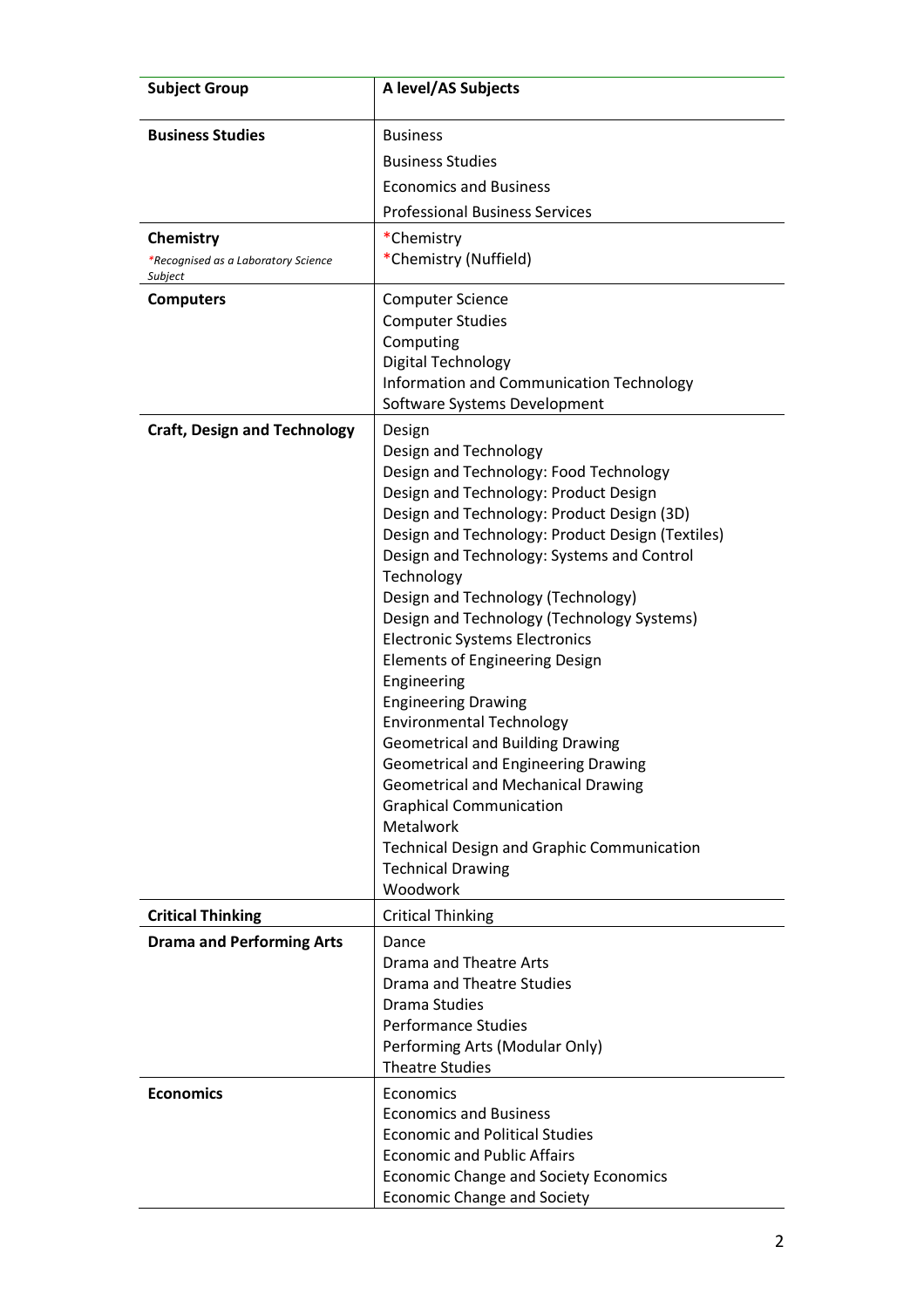| <b>Subject Group</b>                                                                                                             | A level/AS Subjects                                                                                                                                                                                                                                                                                                                                                    |
|----------------------------------------------------------------------------------------------------------------------------------|------------------------------------------------------------------------------------------------------------------------------------------------------------------------------------------------------------------------------------------------------------------------------------------------------------------------------------------------------------------------|
| <b>English</b>                                                                                                                   | <b>Creative Writing</b><br>English<br>English Language<br><b>English Language Studies</b><br>English Language and Literature<br><b>English Literature</b>                                                                                                                                                                                                              |
| <b>Environmental Studies</b>                                                                                                     | <b>Environmental Technology</b>                                                                                                                                                                                                                                                                                                                                        |
| May not be combined with<br>Biology or Geography.                                                                                | <b>Environmental Science</b><br><b>Environmental Studies</b>                                                                                                                                                                                                                                                                                                           |
| Geography<br>**Recognised as a Laboratory Science<br>Subject only for certain programmes: check<br>with the university concerned | **Geography<br>**Geography (Human)<br>**Geography (Human Environment)<br>**Geography (Natural Environment)<br>**Geography (Physical)<br>Geology                                                                                                                                                                                                                        |
| <b>Government &amp; Politics</b>                                                                                                 | <b>British Government and Politics Constitutional</b><br>Law<br>Global Development<br><b>Global Perspectives and Research</b><br><b>Government and Political Studies Government</b><br>and Politics Political Studies<br><b>Politics</b><br><b>Politics and Government Public Affairs</b><br>World Development                                                         |
| <b>Health</b>                                                                                                                    | <b>Health and Social Care</b>                                                                                                                                                                                                                                                                                                                                          |
| <b>History</b>                                                                                                                   | Group 1<br><b>Ancient History</b><br>Ancient History and Literature<br><b>Classical Civilisation</b><br><b>Classical Civilisation and Ancient History</b><br><b>Classical History and Civilisation</b><br><b>Classical Studies</b><br><b>Classics</b><br><b>Classics: Classical Civilisation</b><br>History (Ancient)<br>Group 2<br><b>Economic and Social History</b> |
|                                                                                                                                  | History (British Social and Economic History)<br>History (British Economic and Social History c. 1760 -<br>1980)<br>History (Economic and Social)<br>Group 3<br>History<br>History (English and/or European 1450 - 1760)                                                                                                                                               |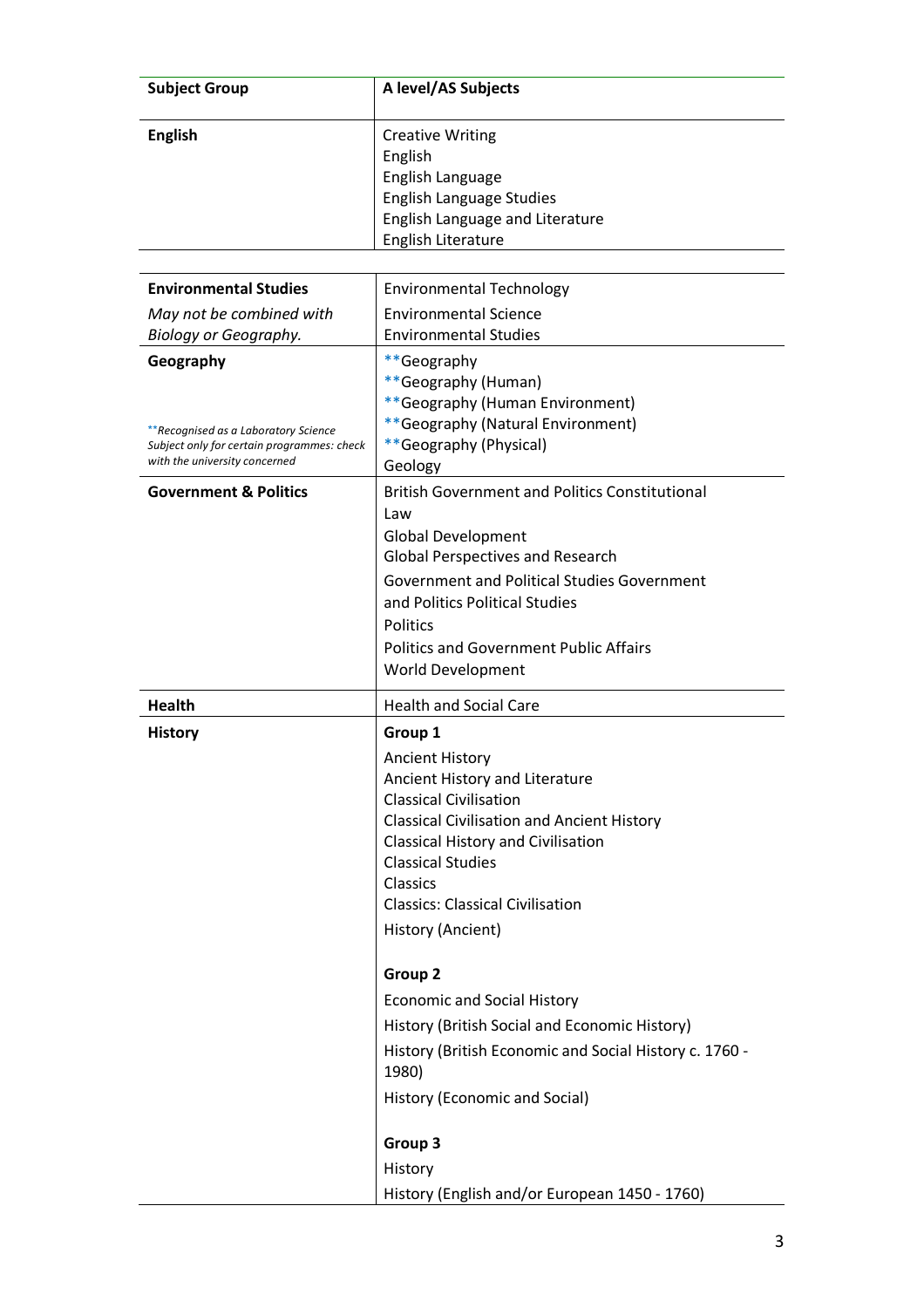|                       | Economic and Social History*                                                                                                                |  |  |  |  |  |
|-----------------------|---------------------------------------------------------------------------------------------------------------------------------------------|--|--|--|--|--|
|                       | History (Aspects of World History Since 1945)<br>History (British Social and Economic)<br>History (British Economic and Social c.1760-1980) |  |  |  |  |  |
|                       |                                                                                                                                             |  |  |  |  |  |
|                       |                                                                                                                                             |  |  |  |  |  |
|                       | History (Economic and Social)                                                                                                               |  |  |  |  |  |
|                       | History (English and/or European 1450–c.1760)                                                                                               |  |  |  |  |  |
|                       | Two subjects may be presented in combination with no                                                                                        |  |  |  |  |  |
|                       | more than one from each group.                                                                                                              |  |  |  |  |  |
| <b>Home Economics</b> | Home Economics                                                                                                                              |  |  |  |  |  |
|                       | Home Economics (Design and Textiles)                                                                                                        |  |  |  |  |  |
|                       | Home Economics (Fashion and Fabrics)                                                                                                        |  |  |  |  |  |
|                       | Home Economics (Food and Nutrition)                                                                                                         |  |  |  |  |  |
|                       | Home Economics (Food, Nutrition and Health)                                                                                                 |  |  |  |  |  |
|                       | Home Economics (Nutrition and Food Science)                                                                                                 |  |  |  |  |  |
|                       | Home Economics (the Home, the Family and Society)                                                                                           |  |  |  |  |  |

## **Languages**

| <b>Arabic</b>    | Arabic<br>Arabic (Classical)                                                                                                                                                                                                                                        |  |  |  |
|------------------|---------------------------------------------------------------------------------------------------------------------------------------------------------------------------------------------------------------------------------------------------------------------|--|--|--|
| Armenian         | Armenian                                                                                                                                                                                                                                                            |  |  |  |
| <b>Bengali</b>   | Bengali                                                                                                                                                                                                                                                             |  |  |  |
| <b>Bulgarian</b> | <b>Bulgarian</b>                                                                                                                                                                                                                                                    |  |  |  |
| <b>Chinese</b>   | Chinese<br><b>Modern Standard Chinese</b>                                                                                                                                                                                                                           |  |  |  |
| <b>Czech</b>     | Czech                                                                                                                                                                                                                                                               |  |  |  |
| <b>Danish</b>    | Danish                                                                                                                                                                                                                                                              |  |  |  |
| <b>Dutch</b>     | Dutch                                                                                                                                                                                                                                                               |  |  |  |
| French           | French                                                                                                                                                                                                                                                              |  |  |  |
| German           | German<br>German (Contemporary)                                                                                                                                                                                                                                     |  |  |  |
| <b>Greek</b>     | <b>Classics: Classical Greek</b><br>Greek<br>Greek (Modern)<br>Greek Language with Greek History<br><b>Greek and Classical Civilisation</b><br><b>Greek Literature</b><br><b>Greek Literature and Classical Civilisation</b><br>Greek Literature with Greek History |  |  |  |
| Gujarati         | Gujarati                                                                                                                                                                                                                                                            |  |  |  |
| <b>Hebrew</b>    | Hebrew (Biblical)<br>Modern Hebrew                                                                                                                                                                                                                                  |  |  |  |
| Hindi            | Hindi                                                                                                                                                                                                                                                               |  |  |  |
| Hungarian        | Hungarian                                                                                                                                                                                                                                                           |  |  |  |
| Irish            | Irish                                                                                                                                                                                                                                                               |  |  |  |
| Italian          | Italian                                                                                                                                                                                                                                                             |  |  |  |
| Japanese         | Japanese                                                                                                                                                                                                                                                            |  |  |  |
| Latin            | Classics: Latin<br>Latin<br>Latin and Classical Civilisation                                                                                                                                                                                                        |  |  |  |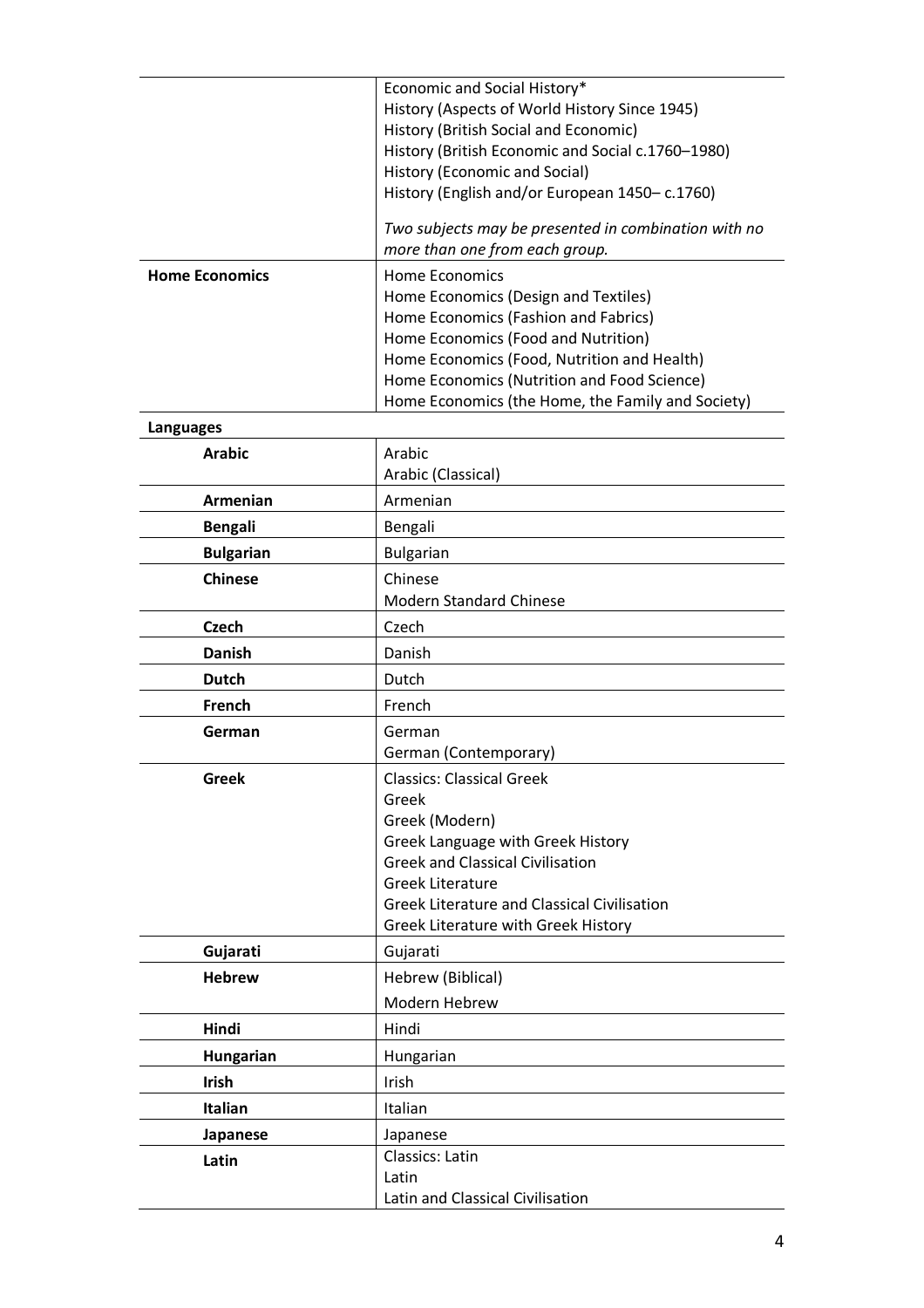|                                                         | Latin Language with Roman History                                                      |  |  |  |  |
|---------------------------------------------------------|----------------------------------------------------------------------------------------|--|--|--|--|
|                                                         | Latin with Roman History                                                               |  |  |  |  |
|                                                         | Latin Literature<br>Latin Literature and Classical Civilisation                        |  |  |  |  |
|                                                         | Latin Literature with Roman History                                                    |  |  |  |  |
|                                                         | Latin with Roman History                                                               |  |  |  |  |
| <b>Ndebele</b>                                          | Ndebele                                                                                |  |  |  |  |
| Norwegian                                               | Norwegian                                                                              |  |  |  |  |
| Punjabi                                                 | Punjabi                                                                                |  |  |  |  |
| <b>Persian</b>                                          | Persian (Classical)                                                                    |  |  |  |  |
| Polish                                                  | Polish                                                                                 |  |  |  |  |
| Portuguese                                              | Portuguese                                                                             |  |  |  |  |
| <b>Russian</b>                                          | Russian                                                                                |  |  |  |  |
| <b>Sanskrit</b>                                         | Sanskrit                                                                               |  |  |  |  |
| <b>Serbo-Croat</b>                                      | Serbo-Croat                                                                            |  |  |  |  |
| <b>Shona</b>                                            | Shona                                                                                  |  |  |  |  |
| <b>Spanish</b>                                          | Spanish                                                                                |  |  |  |  |
|                                                         | Spanish (Contemporary)                                                                 |  |  |  |  |
| Swahili                                                 | Swahili                                                                                |  |  |  |  |
| <b>Swedish</b>                                          | Swedish                                                                                |  |  |  |  |
| <b>Turkish</b>                                          | Turkish                                                                                |  |  |  |  |
| Urdu                                                    | Urdu                                                                                   |  |  |  |  |
| Welsh                                                   | Welsh                                                                                  |  |  |  |  |
|                                                         |                                                                                        |  |  |  |  |
| Law<br><b>Mathematics</b>                               | Law<br><b>Mathematics</b>                                                              |  |  |  |  |
|                                                         | Mathematics (Applied)                                                                  |  |  |  |  |
|                                                         | Mathematics (Applied and Statistics)                                                   |  |  |  |  |
| For permitted combinations,<br>please see note on p.7.  | Mathematics (Calculus, Particle and Dynamics)                                          |  |  |  |  |
|                                                         | <b>Mathematics (Decision Mathematics)</b>                                              |  |  |  |  |
|                                                         | Mathematics (Further)                                                                  |  |  |  |  |
| NB Not more than two subjects<br>from the Mathematics / | Mathematics (Further) (Pure and Applied)<br>Mathematics (Further) (Pure and Mechanics) |  |  |  |  |
| Statistics categories may be                            | Mathematics (Mechanical)                                                               |  |  |  |  |
| presented in combination.                               | Mathematics (MEI)                                                                      |  |  |  |  |
|                                                         | Mathematics (Pure)                                                                     |  |  |  |  |
|                                                         | Mathematics (Pure and Applied)                                                         |  |  |  |  |
|                                                         | Mathematics (Pure and Statistics)                                                      |  |  |  |  |
|                                                         | Mathematics (Pure with Mechanics)                                                      |  |  |  |  |
|                                                         | Mathematics (Pure and Theoretical Mechanisms)                                          |  |  |  |  |
|                                                         | Mathematics (SMP)<br>Mathematics (ULEAC)                                               |  |  |  |  |
|                                                         | <b>Quantitative Methods</b>                                                            |  |  |  |  |
| <b>Media</b>                                            | <b>Communication and Culture</b>                                                       |  |  |  |  |
|                                                         | <b>Communication Studies</b>                                                           |  |  |  |  |
|                                                         | <b>Film Studies</b>                                                                    |  |  |  |  |
|                                                         | <b>Media Studies</b>                                                                   |  |  |  |  |
|                                                         | Journalism in the Media and Communications Industry<br>Moving Image Arts               |  |  |  |  |
|                                                         |                                                                                        |  |  |  |  |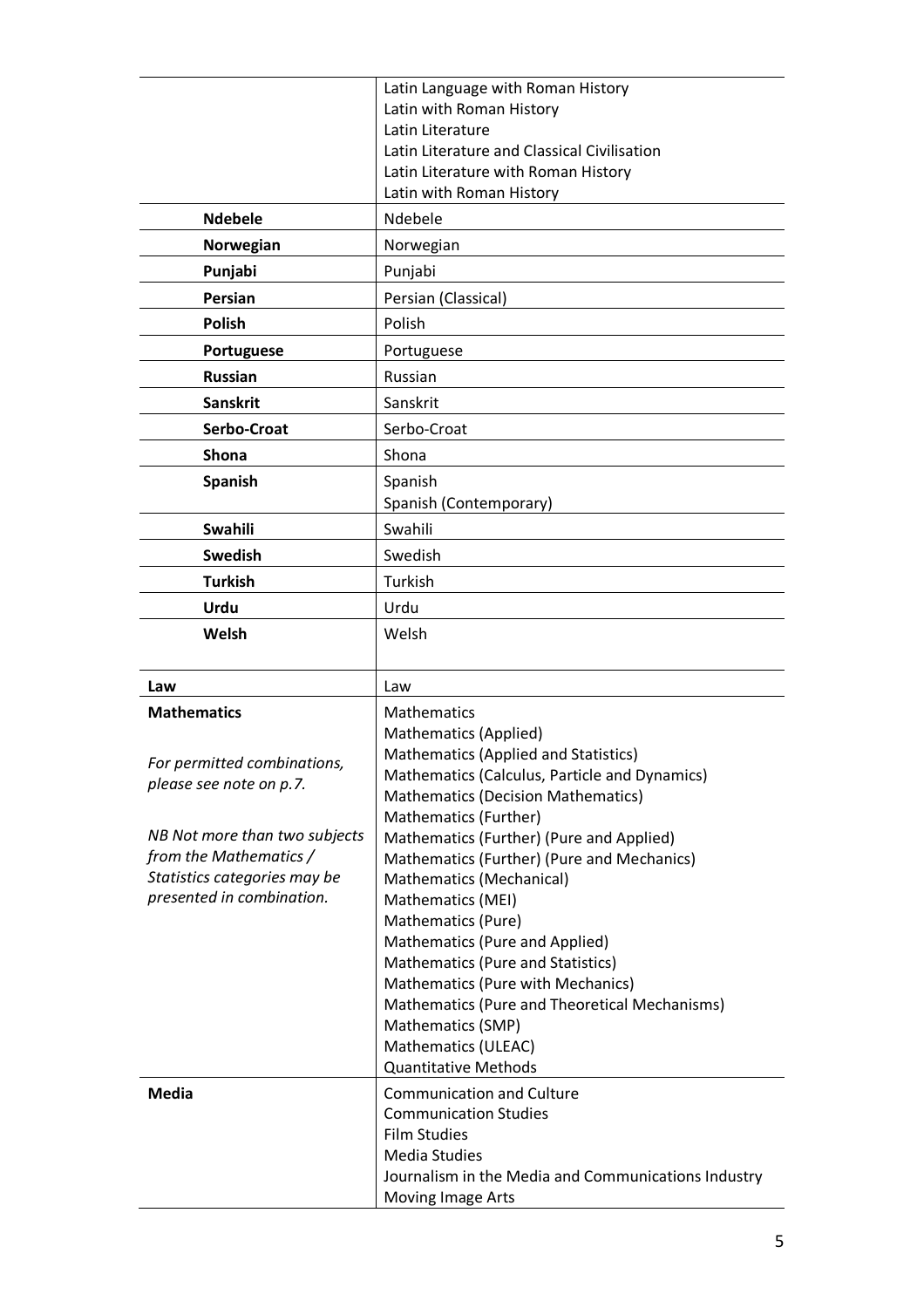| <b>Music</b><br>Philosophy<br><b>Physical Education</b><br>May not be combined with<br>Sports Studies for matriculation<br>registration purposes.                            | History and Appreciation of Music<br><b>History of Music</b><br><b>Music</b><br>Music (Theoretical)<br>Music Technology<br>Philosophy<br><b>Physical Education</b>              |
|------------------------------------------------------------------------------------------------------------------------------------------------------------------------------|---------------------------------------------------------------------------------------------------------------------------------------------------------------------------------|
| <b>Physics</b><br>*Recognised as a Laboratory Science<br>Subject                                                                                                             | *Physics<br>*Physics (Advancing Physics)<br>*Physics in Context<br>*Physics (Nuffield)                                                                                          |
| <b>Psychology</b>                                                                                                                                                            | Psychology                                                                                                                                                                      |
| <b>Religious Studies</b>                                                                                                                                                     | <b>Religious Education</b><br><b>Religious Studies</b><br>Religious Studies (Jewish Studies)                                                                                    |
| <b>Science</b><br>*Recognised as a Laboratory Science<br>Subject                                                                                                             | <b>Engineering Science</b><br>*Life and Health Sciences<br><b>Nutrition and Food Science</b><br>*Physical Science<br>*Science<br>Sports Science and the Active Leisure Industry |
| Sociology                                                                                                                                                                    | Sociology                                                                                                                                                                       |
| <b>Statistics</b><br>For permitted combinations in<br>Mathematics, please see p.7.<br>NB Not more than two subjects<br>from the Mathematics/<br>Statistics categories may be | <b>Statistics</b><br><b>Statistics (Applied)</b>                                                                                                                                |
| presented in combination.                                                                                                                                                    |                                                                                                                                                                                 |
| <b>Sports Studies</b><br>May not be combined with<br><b>Physical Education for</b><br>matriculation registration<br>purposes.                                                | <b>Sports Studies</b>                                                                                                                                                           |